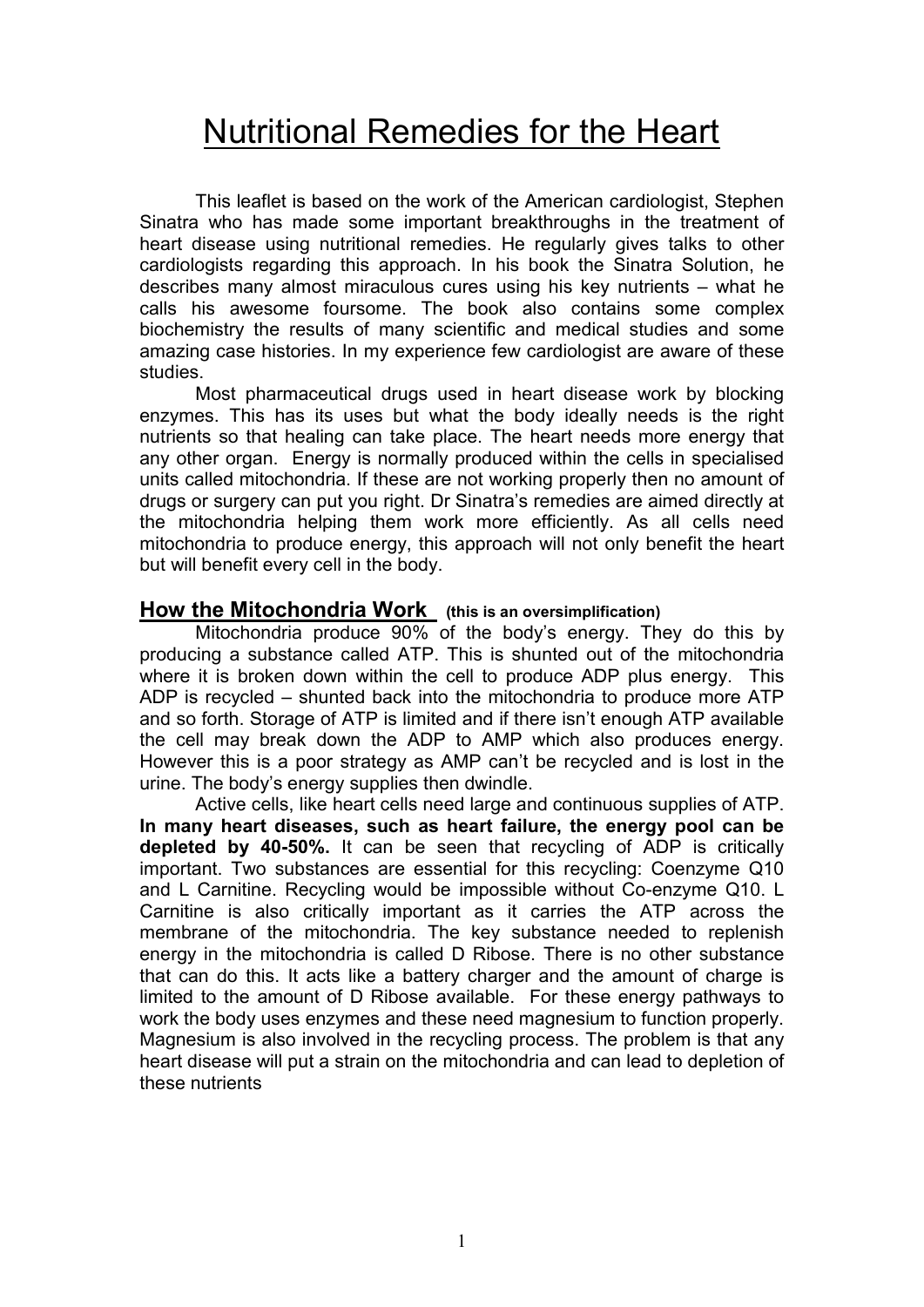#### Coenzyme Q10

There have been several hundred major studies on Co-Enzyme Q10 and 12 International Symposia which alone have generated 450 scientific papers. Coenzyme Q10 is found in broccoli, cabbage, spinach, nuts, fish, pork, chicken and beef. In spite of this most people don't get enough from the diet. Coenzyme Q10 levels decline with age and Coenzyme 10 deficiency is common in heart disease, especially if it is severe. Certain drugs, notably statins, deplete Coenzyme Q10. Statins reduce coenzyme Q10 by about 20%. Other drugs block its effects including beta-blockers, phenothiazines and tricyclic anti-depressants.

 Several major studies, including a meta-analysis (combination analysis of many published studies) have shown Coenzyme Q10 enhances heart function in patients with heart failure. This is not surprising as studies have consistently noted patients with heart failure have Coenzyme Q10 deficiency. One study showed patients were able to stop 1 to 3 of their conventional drugs. One difference compared with conventional drugs was the near absence of side-effects. Studies have also shown benefit in patients with cardiomyopathy and in those waiting for heart transplants. Coenzyme Q10 has also been shown to reduce irregular heart beats and decrease the frequency of angina in published studies. It reduces cardiac events after heart attacks. It can also help in high blood pressure but not for everyone. It has been found that 55% responded with a marked reduction in blood pressure but the other 45% didn't respond at all. The dose used by Dr Sinatra is quite high: 200 - 1000mg daily depending on the condition. It can be prescribed but can also be obtained from health food stores. It is best absorbed with food, especially fatty food.

#### L Carnitine

 The heart gets most of it energy from the breakdown of fatty acids. To transport these fatty acids into the mitochondria the body needs L Carnitine. Put simply L Carnitine allows the heart to do more with less oxygen. Unfortunately L Carnitine is another substances which often diminishes with age. The major sources are L Carnitine are mutton (richest source), lamb and beef so it can be deficient in vegetarians. Muscle cramps and muscle fatigue can occur with carnitine deficiency. L carnitine has been shown in several studies to improve angina and it also limits the damage done by a heart attack and reduces mortality and irregular heart beats after a heart attack. It has also been shown to reduce mortality from heart failure by 30% in one study ad other studies have shown reductions in cardiac arrhythmias (irregular beats). Dr Sinatra has found the combination of Coenzyme Q10, L Carnitine, magnesium, fish oils and hawthorn to be very effective in reducing irregular heart beats.

Patients with chronic kidney disease are especially susceptible to carnitine deficiency which is lost through dialysis, and perhaps this explains the high incidence of irregular heart beats in this condition. L carnitine also reduces cholesterol and triglycerides and increases HDL (good cholesterol) which is not surprising as it is involved in transporting fatty acids across membranes.

Typical doses of L carnitine used by Dr Sinatra range from 500 - 2,500mg. It should be taken away from food or before food. (Acetyl L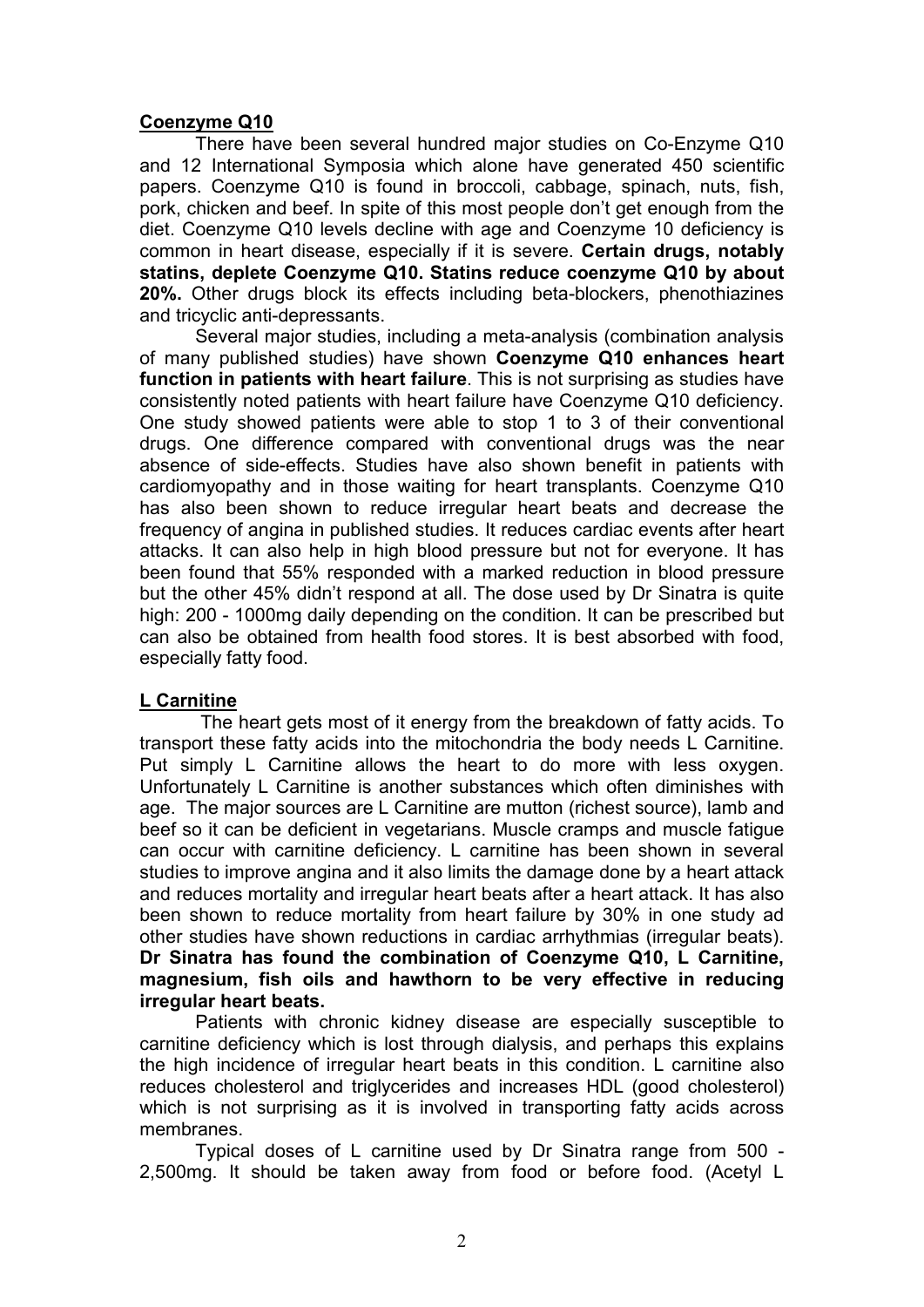Carnitine is very similar but is slightly better for the brain whereas plain L Carnitine is better for the heart but there is not a lot of difference).

#### D Ribose

 Unfortunately neither Coenzyme Q10 or L carnitine can rebuild the energy pool once it has been depleted by heart disease. D Ribose is essential for this pathway. It is primarily found in red meat, particularly veal. D Ribose as a supplement can be difficult to find. Dr Sinatra usually prescribes 5 to 15 grams daily which can be added to water, green tea, coffee and taken throughout the day.

There have now been over a hundred studies that have shown its beneficial effect. It has been shown to increase exercise tolerance and delay the onset of angina. A large study in 2003 showed that D Ribose increased exercise tolerance and quality of life in patients with heart failure. It also lowers blood sugar.

#### **Magnesium**

 Magnesium helps in a number of heart condiyions including angina, irregular heart rhythms, cardiomyopathy, heart failure, stroke and hypertension. It is the fourth most abundant mineral in the body and necessary for over 300 enzymatic systems. A study showed that those who consume the least magnesium were found to have double the rate of heart disease compared to those that consume the most. It is reduced by alcohol, sugar, coffee, diuretics (water pills) and acid-blocking drugs (as the magnesium can't be absorbed without stomach acid). Emotional stress drives up cortisol and this depletes magnesium. One third of elderly females are magnesium deficient. Magnesium is found in green leafy vegetables, seeds and nuts. Supplements are widely available at health food shops. Dr Sinatra typically uses 4-800mg daily. A cupful of Epsom salts (magnesium sulphate) in a hot bath for at least half an hour is useful as magnesium is well absorbed through the skin but not well absorbed through the gut.

People deliberately put on a low magnesium diet develop supraventricular plus ventricular ectopic beats (skipped or missed beats). Patients with low magnesium have three times the risk of stroke and low magnesium is a good predictor of mortality from heart failure. Magnesium improves control of diabetes and people with low magnesium have been shown to be more likely to develop diabetes. Those with highest magnesium levels had a 33% reduction in the risk of developing diabetes. Magnesium reduces symptoms of mitral valve prolapse, including palpitations.

## Other Remedies

I would add two other nutrients, known to be beneficial to the heart when treating a heart-related problem. These are:

### Vitamin E